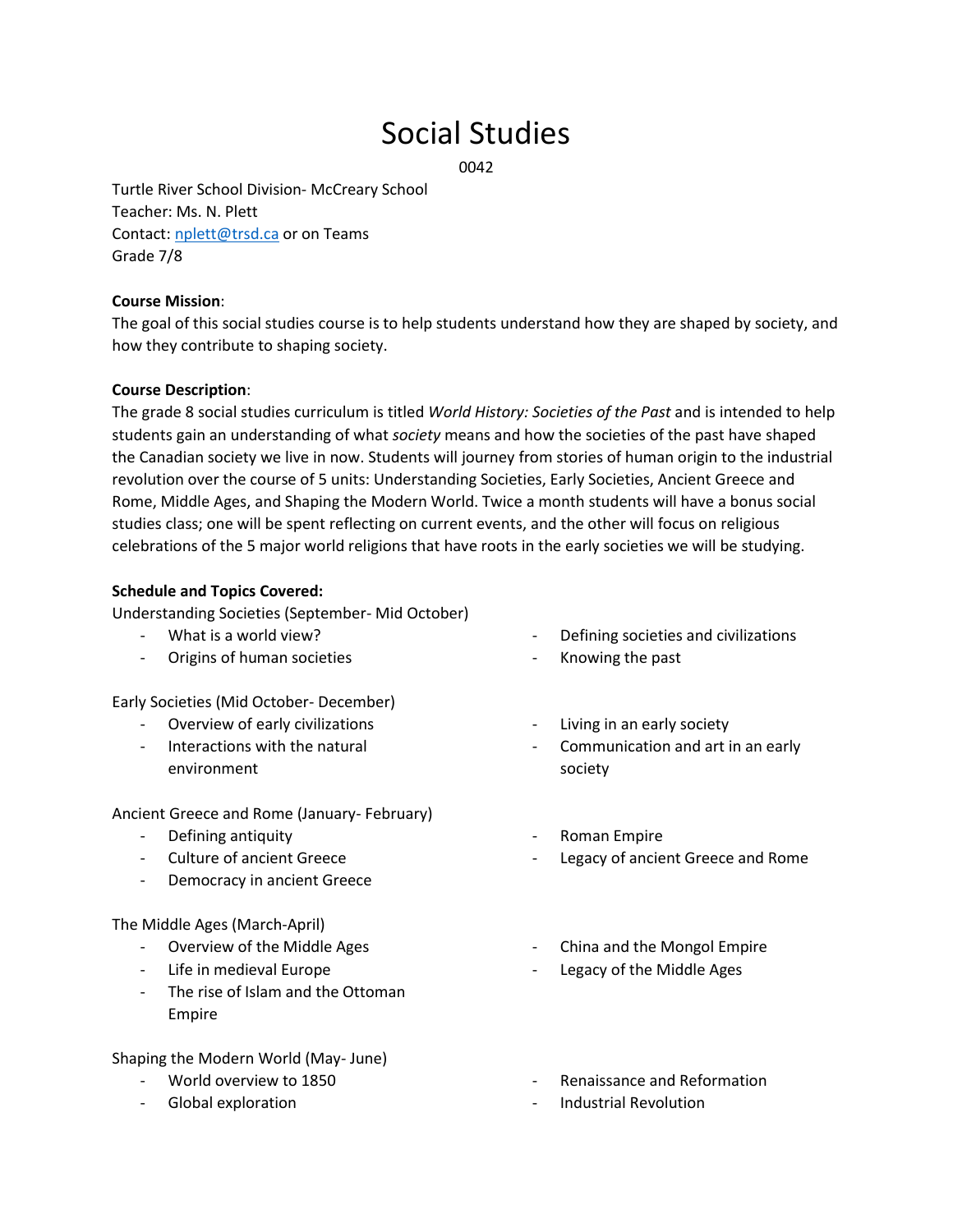# **Materials Required:**

Students are asked to bring a binder, loose leaf and a pencil or pen each class. Pencil crayons or markers may be required during the year but are not needed on a daily basis. All other materials will be provided.

# **Course Evaluation:**

The social studies report card shows a grade in three categories: knowledge and understanding, research and communication, and critical thinking and citizenship. These three categories will be weighted as marked below, and added together to determine final grades.

**Knowledge and Understanding (40%):** This grade will come from how well a student demonstrates that they understand the material that was taught in class. This will be evaluated using in-class assignments, review assignments, and the occasional unit test.

**Research and Communication (30%):** This grade will be determined by any research projects and presentations a student does. Students will be expected to demonstrate strong research skills (using and citing multiple reliable sources) and summarize information well through written and/ or oral presentation.

**Critical Thinking and Citizenship (30%):** This grade will come from how well a student reflects on material presented in class both orally and through written responses. Current events assignments, celebration days, in-class assignments, and participation in class discussions will all be used to determine this grade.

All assignments will have detailed instructions given verbally and in written form. Students are expected to listen/ read attentively and ask clarifying question as necessary if they are unclear on what is expected. Major projects and assignments will be accompanied by a rubric that should be used by the students to ensure they are handing in work that suits the grading criteria. Rubrics may also be used for self-evaluation on occasion. All tests will be preceded by a study guide that will cover all content that will be covered on the test. Marks will be given as a percentage on all tests and assignments.

**Due dates matter.** Assignments, projects, and tests are all to be handed in/ written on the predetermined date. Failure to do so makes it more difficult to understand new concepts which leads to gaps in understanding. If you have a legitimate reason that a due date may not work for you, speak with your teacher immediately to determine an alternative plan for completing the assignment. Requests for extensions the day/ night before may not be granted. **Late assignments will be docked 10%.** If it is not submitted after two weeks it will receive a grade of 0%.

If you are absent it is **YOUR** responsibility to make up for any missed lessons, notes, or assignments. Notes taken in class are your ticket to doing well on tests and assignments. If you do not follow up with the teacher to determine what you missed then you will risk not having essential notes, or receiving a 0% on a missed assignment.

As your teacher I do not want you to fail! I want you to do well, and I will give you the tools you need to do that. If you ever have questions or need help send me a message on Teams or come talk to me! In order to do well you need to also take responsibility for your own learning, your effort will determine your grade.